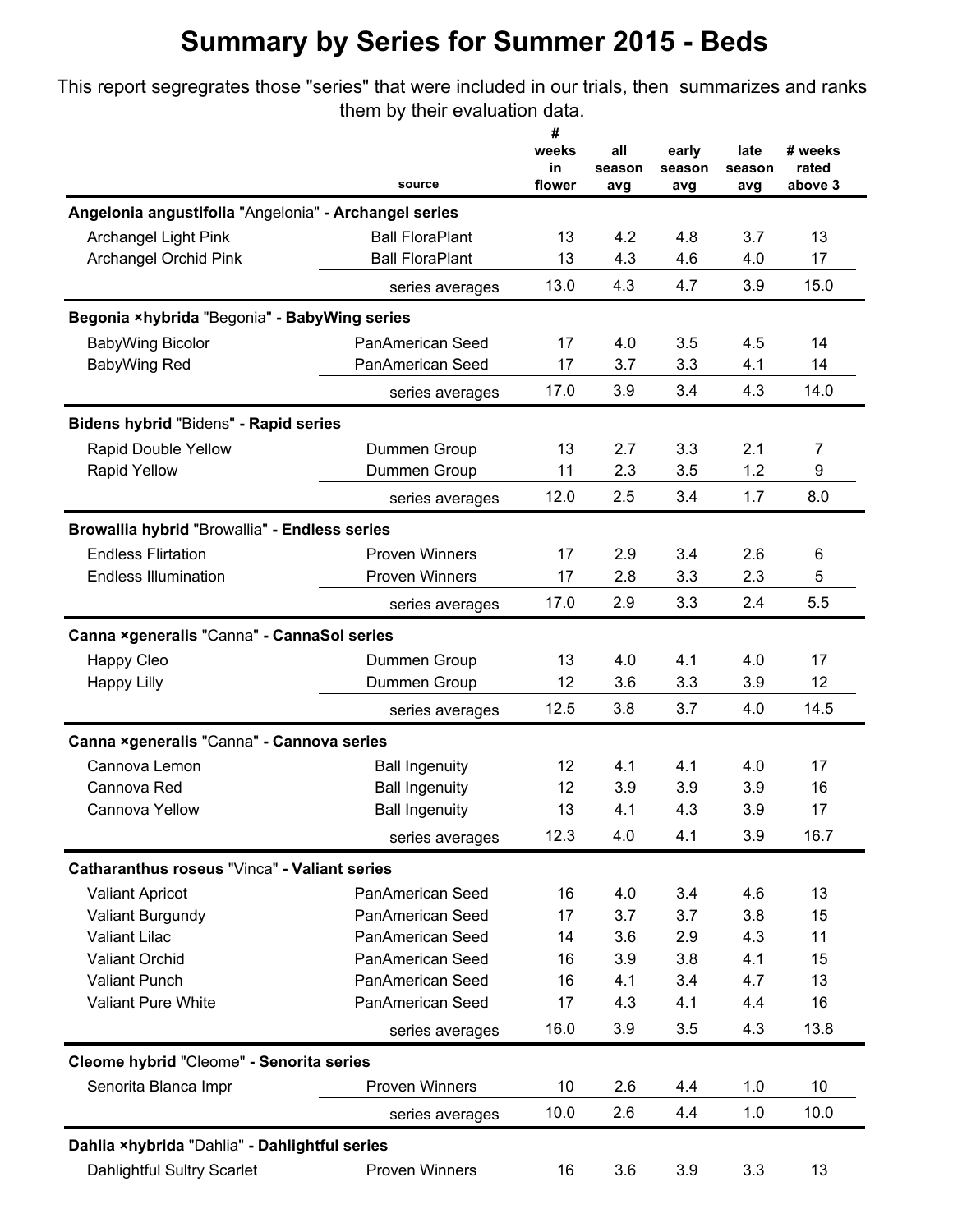|                                                          | source                                         | #<br>weeks<br>in<br>flower | all<br>season<br>avg | early<br>season<br>avg | late<br>season<br>avg | # weeks<br>rated<br>above 3 |
|----------------------------------------------------------|------------------------------------------------|----------------------------|----------------------|------------------------|-----------------------|-----------------------------|
|                                                          | series averages                                | 16.0                       | 3.6                  | 3.9                    | 3.3                   | 13.0                        |
| Dahlia ×hybrida "Dahlia" - Dalaya series                 |                                                |                            |                      |                        |                       |                             |
| Dalaya Pink + Yellow Eye (Bali)                          | Selecta                                        | 15                         | 4.0                  | 3.4                    | 4.4                   | 14                          |
| Dalaya Red + White                                       | Selecta                                        | 17                         | 4.2                  | 4.4                    | 4.1                   | 17                          |
| Dalaya Red + Yellow Eye<br>(Krishna)                     | Selecta                                        | 10                         | 3.6                  | 3.6                    | 3.7                   | 13                          |
| Dalaya Yellow (Suna)                                     | Selecta                                        | 11                         | 3.4                  | 2.6                    | 4.2                   | 11                          |
|                                                          | series averages                                | 13.3                       | 3.8                  | 3.5                    | 4.1                   | 13.8                        |
| Dahlia ×hybrida "Dahlia" - Hypnotica series              |                                                |                            |                      |                        |                       |                             |
| Hypnotica Bellini                                        | Dummen Group                                   | 10                         | 2.7                  | 3.3                    | 2.1                   | 4                           |
| Hypnotica Lavender                                       | Dummen Group                                   | 4                          | 4.3                  | 4.3                    | 4.2                   | 17                          |
| Hypnotica Orange Impr                                    | Dummen Group                                   | 1                          | 3.4                  | 3.9                    | 2.8                   | 11                          |
| <b>Hypnotica Rose Bicolor</b>                            | Dummen Group                                   | 15                         | 3.0                  | 3.7                    | 2.4                   | 8                           |
| Hypnotica Sangria                                        | Dummen Group                                   | 16                         | 3.7                  | 4.3                    | 3.3                   | 14                          |
| <b>Hypnotica Tequila Sunrise</b>                         | Dummen Group                                   | 14                         | 3.4                  | 3.4                    | 3.4                   | 9                           |
| <b>Hypnotica Tropical Breeze</b>                         | Dummen Group                                   | $\overline{7}$             | 1.8                  | 3.1                    | 0.6                   | 5                           |
| <b>Hypnotica Yellow Impr</b>                             | Dummen Group                                   | 9                          | 3.5                  | 3.5                    | 3.5                   | 10                          |
|                                                          | series averages                                | 9.5                        | 3.2                  | 3.7                    | 2.8                   | 9.8                         |
| Dahlia ×hybrida "Dahlia" - XXL series                    |                                                |                            |                      |                        |                       |                             |
| XXL Durango                                              | Dummen Group                                   | 14                         | 3.3                  | 2.6                    | 3.9                   | 8                           |
| <b>XXL Sunset</b>                                        | Dummen Group                                   | 13                         | 4.0                  | 4.1                    | 3.8                   | 16                          |
| <b>XXL Veracruz</b>                                      | Dummen Group                                   | 9                          | 3.9                  | 3.9                    | 4.0                   | 17                          |
| XXL Yucatan                                              | Dummen Group                                   | 4                          | 3.8                  | 3.8                    | 3.9                   | 17                          |
|                                                          | series averages                                | 10.0                       | 3.8                  | 3.6                    | 3.9                   | 14.5                        |
|                                                          |                                                |                            |                      |                        |                       |                             |
| Dianthus barbatus interspecific "Dianthus" - Jolt series |                                                |                            |                      |                        |                       |                             |
| Jolt Cherry                                              | PanAmerican Seed                               | 13                         | 4.4                  | 4.3                    | 4.5                   | 17                          |
| <b>Jolt Pink</b>                                         | PanAmerican Seed<br>& All America              | 13                         | 3.8                  | 3.8                    | 3.9                   | 17                          |
|                                                          | series averages                                | 13.0                       | 4.1                  | 4.0                    | 4.2                   | 17.0                        |
| Diascia "Diascia" - Darling series                       |                                                |                            |                      |                        |                       |                             |
| Darling Hot Pink 91                                      | Dummen Group                                   | 15                         | 2.8                  | 3.9                    | 1.8                   | 7                           |
| Darling Orange 90                                        | Dummen Group                                   | 17                         | 3.6                  | 3.5                    | 3.8                   | 17                          |
| Darling Salmon 90                                        | Dummen Group                                   | 11                         | 2.6                  | 4.3                    | 1.2                   | 9                           |
|                                                          | series averages                                | 14.3                       | 3.0                  | 3.9                    | 2.2                   | 11.0                        |
| Gerbera hybrida "Gerber Daisy" - Hello! series           |                                                |                            |                      |                        |                       |                             |
| Hello! Miss Scarlet                                      | <b>Proven Winners</b>                          | 12                         | 4.7                  | 4.4                    | 5.0                   | 17                          |
| Hello! Sunshine                                          | Proven Winners                                 | 14                         | 4.2                  | 3.8                    | 4.6                   | 17                          |
|                                                          | series averages                                | 13.0                       | 4.5                  | 4.1                    | 4.8                   | 17.0                        |
| Gerbera jamesonii "Gerber Daisy" - Funtastic series      |                                                |                            |                      |                        |                       |                             |
| <b>Funtastic Blush</b>                                   |                                                | 12                         | 4.4                  | 4.1                    | 4.7                   | 17                          |
|                                                          | <b>Ball Ingenuity</b>                          | 7                          | 4.1                  | 3.6                    | 4.6                   | 17                          |
| <b>Funtastic Burgundy</b><br><b>Funtastic Canary</b>     | <b>Ball Ingenuity</b><br><b>Ball Ingenuity</b> | 13                         | 4.3                  | 3.8                    | 4.7                   | 17                          |
| Funtastic Mango                                          | <b>Ball Ingenuity</b>                          | 13                         | 4.5                  | 4.0                    | 4.9                   | 17                          |
|                                                          |                                                |                            |                      |                        |                       |                             |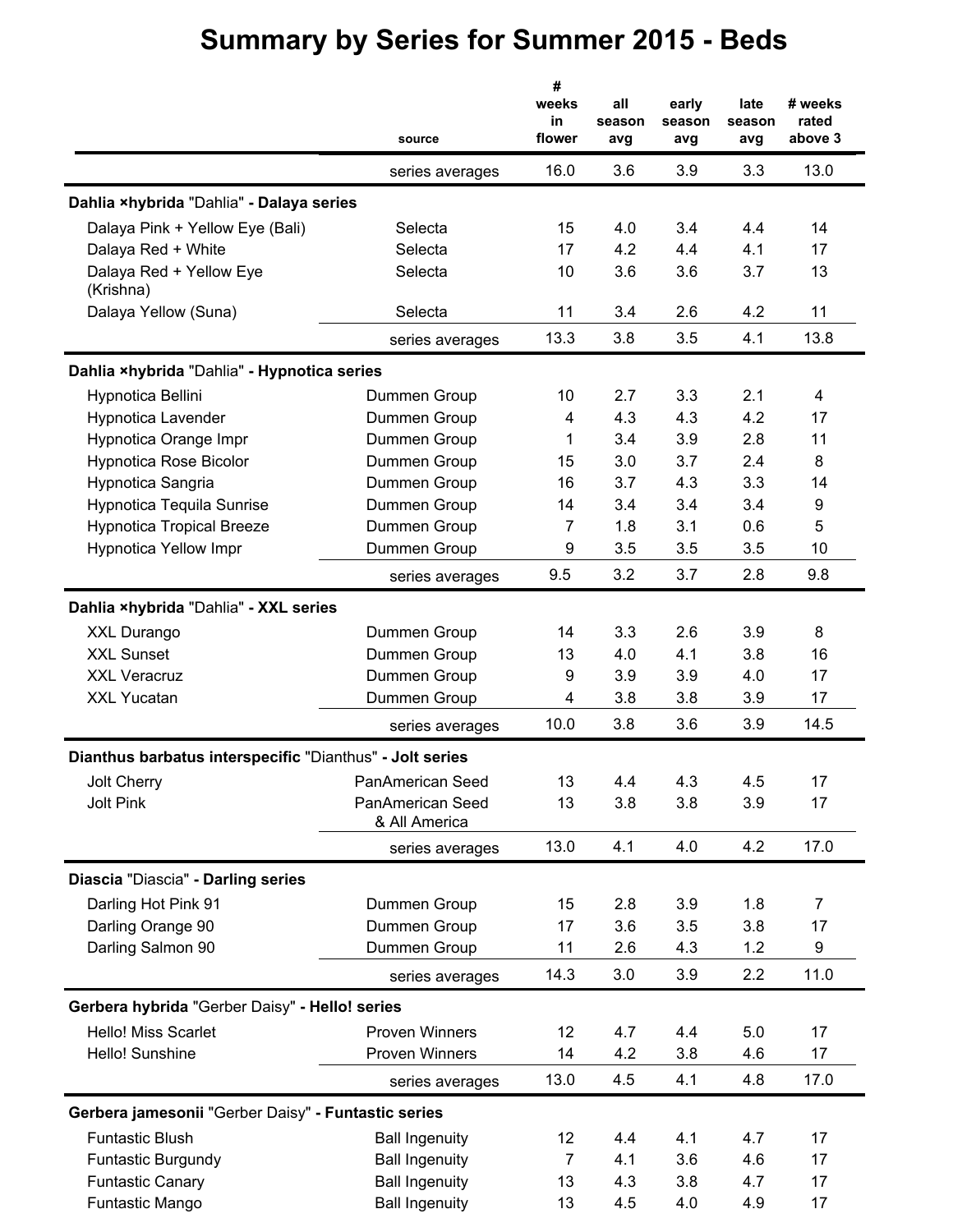|                                                                 | source                                     | #<br>weeks<br>in<br>flower | all<br>season<br>avg | early<br>season<br>avg | late<br>season<br>avg | # weeks<br>rated<br>above 3 |
|-----------------------------------------------------------------|--------------------------------------------|----------------------------|----------------------|------------------------|-----------------------|-----------------------------|
|                                                                 | series averages                            | 11.3                       | 4.3                  | 3.8                    | 4.7                   | 17.0                        |
| Hibiscus moscheutos "Hibiscus" - Luna series                    |                                            |                            |                      |                        |                       |                             |
| Luna Pink Swirl                                                 | <b>PanAmerican Seed</b>                    | 11                         | 3.9                  | 4.2                    | 3.7                   | 14                          |
| Luna Red                                                        | PanAmerican Seed                           | 10                         | 3.8                  | 3.9                    | 3.7                   | 11                          |
| Luna Rose                                                       | PanAmerican Seed                           | 10                         | 4.1                  | 4.1                    | 4.2                   | 17                          |
|                                                                 | series averages                            | 10.3                       | 4.0                  | 4.1                    | 3.9                   | 14.0                        |
| Impatiens hawkeri "New Guinea Impatiens" - Divine series        |                                            |                            |                      |                        |                       |                             |
| Divine Pink Improved                                            | PanAmerican Seed                           | 0                          | 1.3                  | 2.4                    | 0.3                   | 0                           |
| Divine Violet Improved                                          | PanAmerican Seed                           | 6                          | 2.1                  | 2.6                    | 1.6                   | 0                           |
| Divine White                                                    | PanAmerican Seed                           | 1                          | 1.8                  | 3.0                    | 0.8                   | 0                           |
|                                                                 | series averages                            | 2.3                        | 1.7                  | 2.6                    | 0.9                   | 0.0                         |
| Impatiens hybrid "New Guinea Impatiens" - Magnum series         |                                            |                            |                      |                        |                       |                             |
| Magnum Lavender Splash                                          | Dummen Group                               | 11                         | 2.6                  | 3.5                    | 1.8                   | 7                           |
| Magnum Red Flame                                                | Dummen Group                               | 11                         | 3.2                  | 3.4                    | 3.1                   | 8                           |
| Magnum White 50                                                 | Dummen Group                               | 9                          | 2.4                  | 3.5                    | 1.5                   | 10                          |
| Magnum Wild Salmon                                              | Dummen Group                               | 0                          | 1.8                  | 3.2                    | 0.6                   | 3                           |
|                                                                 | series averages                            | 7.8                        | 2.5                  | 3.4                    | 1.8                   | 7.0                         |
| Impatiens hybrid "New Guinea Impatiens" - Petticoat Star series |                                            |                            |                      |                        |                       |                             |
| Petticoat Mandarin Star                                         | Dummen Group                               | 4                          | 1.6                  | 3.1                    | 0.4                   | $\overline{2}$              |
| Petticoat Purple Star                                           | Dummen Group                               | 6                          | 3.1                  | 3.3                    | 3.1                   | 5                           |
| <b>Petticoat Red Star</b>                                       | Dummen Group                               | 4                          | 3.4                  | 3.5                    | 3.3                   | 13                          |
|                                                                 | series averages                            | 4.7                        | 2.7                  | 3.3                    | 2.3                   | 6.7                         |
| Impatiens hybrid "New Guinea Impatiens" - Tamarinda series      |                                            |                            |                      |                        |                       |                             |
| <b>Tamarinda Dark Red</b>                                       | Dummen Group                               | 8                          | 3.2                  | 3.3                    | 3.1                   | 8                           |
| Tamarinda Orange                                                | Dummen Group                               | 2                          | 1.9                  | 3.1                    | 0.8                   | 1                           |
| Tamarinda Pink                                                  | Dummen Group                               | 2                          | 2.1                  | 3.1                    | 1.2                   | 1                           |
| Tamarinda Purple                                                | Dummen Group                               | 15                         | 3.2                  | 3.5                    | 2.9                   | 10                          |
| Tamarinda White                                                 | Dummen Group                               | 13                         | 2.7                  | 3.4                    | 2.2                   | 8                           |
|                                                                 | series averages                            | 8.0                        | 2.6                  | 3.3                    | 2.0                   | 5.6                         |
| Impatiens hybrida "Impatiens" - Big Bounce series               |                                            |                            |                      |                        |                       |                             |
| <b>Big Bounce Cherry</b>                                        | Selecta                                    | 17                         | 4.5                  | 4.1                    | 4.8                   | 17                          |
| <b>Big Bounce Lavender</b>                                      | Selecta                                    | 17                         | 4.4                  | 4.3                    | 4.5                   | 17                          |
| <b>Big Bounce Lilac</b>                                         | Selecta                                    | 17                         | 4.5                  | 4.1                    | 4.8                   | 17                          |
| <b>Big Bounce Red</b>                                           | Selecta                                    | 16                         | 4.5                  | 4.3                    | 4.7                   | 17                          |
| <b>Big Bounce Violet</b>                                        | Selecta                                    | 16                         | 4.5                  | 4.2                    | 4.7                   | 17                          |
| <b>Big Bounce White</b>                                         | Selecta                                    | 17                         | 4.2                  | 3.8                    | 4.6                   | 17                          |
|                                                                 | series averages                            | 16.7                       | 4.4                  | 4.1                    | 4.7                   | 17.0                        |
| Impatiens hybrida "Impatiens" - Bounce series                   |                                            |                            |                      |                        |                       |                             |
| <b>Bounce Cherry</b>                                            | Selecta                                    | 17                         | 4.5                  | 4.3                    | 4.7                   | 17                          |
| <b>Bounce Lilac</b>                                             | Selecta                                    | 15                         | 4.2                  | 3.9                    | 4.4                   | 17                          |
| <b>Bounce Pink Flame</b>                                        | Selecta & All<br><b>America Selections</b> | 17                         | 4.5                  | 4.3                    | 4.7                   | 17                          |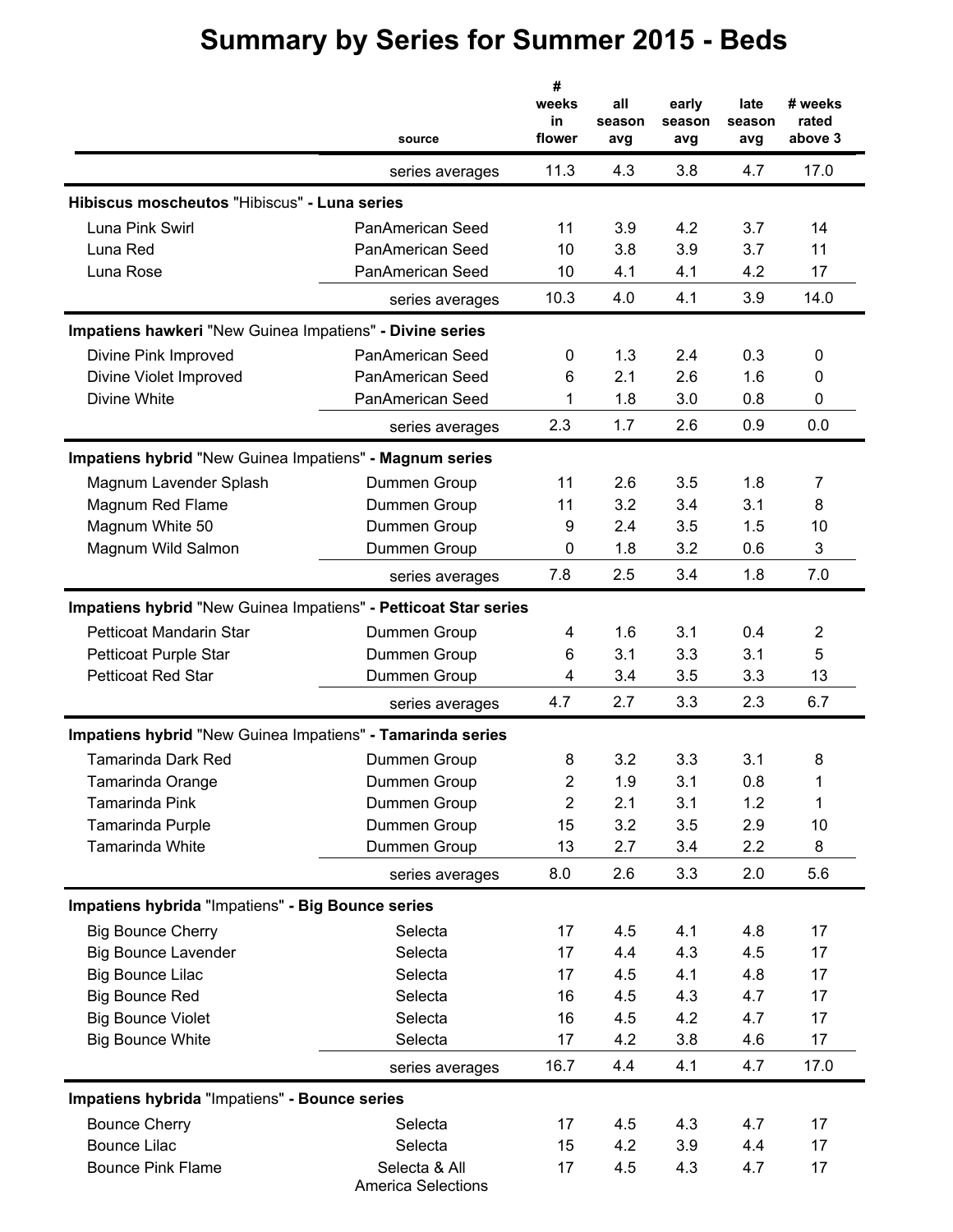|                                                         | source                  | #<br>weeks<br>in<br>flower | all<br>season<br>avg | early<br>season<br>avg | late<br>season<br>avg | # weeks<br>rated<br>above 3 |
|---------------------------------------------------------|-------------------------|----------------------------|----------------------|------------------------|-----------------------|-----------------------------|
| <b>Bounce Violet</b>                                    | Selecta                 | 17                         | 4.6                  | 4.3                    | 5.0                   | 17                          |
| <b>Bounce White</b>                                     | Selecta                 | 16                         | 4.2                  | 3.6                    | 4.8                   | 17                          |
|                                                         | series averages         | 16.4                       | 4.4                  | 4.1                    | 4.7                   | 17.0                        |
| Ipomoea batatas "Sweet Potato" - SolarPower series      |                         |                            |                      |                        |                       |                             |
| SolarPower Black                                        | <b>Ball FloraPlant</b>  | 0                          | 4.8                  | 4.6                    | 5.0                   | 17                          |
| SolarPower Lime                                         | <b>Ball FloraPlant</b>  | 0                          | 4.7                  | 4.4                    | 5.0                   | 17                          |
| SolarPower Red                                          | <b>Ball FloraPlant</b>  | 0                          | 4.9                  | 4.7                    | 5.0                   | 17                          |
|                                                         | series averages         | 0.0                        | 4.8                  | 4.6                    | 5.0                   | 17.0                        |
| Pelargonium ×hortorum "Geranium" - Big Ezee series      |                         |                            |                      |                        |                       |                             |
| <b>Big Ezee Fuchsia Blue</b>                            | Dummen Group            | 9                          | 2.5                  | 3.4                    | 1.7                   | 5                           |
| <b>Big Ezee Neon</b>                                    | Dummen Group            | 5                          | 1.4                  | 2.2                    | 0.8                   | 1                           |
| <b>Big Ezee Pink</b>                                    | Dummen Group            | 7                          | 1.6                  | 2.6                    | 0.7                   | 4                           |
|                                                         | series averages         | 7.0                        | 1.8                  | 2.7                    | 1.1                   | 3.3                         |
| Pelargonium × hortorum "Geranium" - Patriot series      |                         |                            |                      |                        |                       |                             |
| <b>Patriot Bright Red</b>                               | Dummen Group            | 0                          | 0.4                  | 0.8                    | 0.0                   | 0                           |
| <b>Patriot Bright Violet</b>                            | Dummen Group            | 14                         | 2.1                  | 3.6                    | 0.8                   | $\overline{7}$              |
| Patriot Cherry Rose Impr                                | Dummen Group            | 5                          | 1.0                  | 2.1                    | 0.1                   | 3                           |
| <b>Patriot Lavender Blue</b>                            | Dummen Group            | 7                          | 1.1                  | 2.3                    | 0.0                   | 4                           |
| Patriot Papaya                                          | Dummen Group            | 9                          | 1.6                  | 2.6                    | 0.8                   | 3                           |
| <b>Patriot Salmon Frills</b>                            | Dummen Group            | 11                         | 2.1                  | 3.1                    | 1.3                   | 5                           |
|                                                         | series averages         | 7.7                        | 1.4                  | 2.4                    | 0.5                   | 3.7                         |
| Pelargonium ×hortorum "Geranium" - Savannah series      |                         |                            |                      |                        |                       |                             |
| Savannah Lavender Splash                                | Dummen Group            | 4                          | 0.7                  | 1.6                    | 0.0                   | $\overline{2}$              |
| Savannah Oh So Orange                                   | Dummen Group            | 13                         | 2.1                  | 3.1                    | 1.3                   | 4                           |
| Savannah Pink                                           | Dummen Group            | 8                          | 1.8                  | 2.9                    | 0.8                   | 3                           |
| Savannah Punch                                          | Dummen Group            | 8                          | 0.9                  | 1.9                    | 0.0                   | 2                           |
| Savannah Really Red                                     | Dummen Group            | 1                          | 0.4                  | 0.8                    | 0.0                   | $\mathbf 0$                 |
|                                                         | series averages         | 6.8                        | 1.2                  | 2.1                    | 0.4                   | 2.2                         |
| Pelargonium interspecific "Geranium" - Cumbanita series |                         |                            |                      |                        |                       |                             |
| Cumbanita Dark Red                                      | Dummen Group            | 5                          | 0.6                  | 1.4                    | 0.0                   | 0                           |
| Cumbanita Deep Rose                                     | Dummen Group            | 5                          | 0.9                  | 1.9                    | 0.0                   | $\boldsymbol{2}$            |
| Cumbanita Lilac                                         | Dummen Group            | 15                         | 2.2                  | 2.9                    | 1.6                   | 4                           |
|                                                         | series averages         | 8.3                        | 1.2                  | 2.1                    | 0.5                   | 2.0                         |
| Petunia ×hybrida "Petunia" - Easy Wave series           |                         |                            |                      |                        |                       |                             |
| Easy Wave Pink Passion                                  | <b>PanAmerican Seed</b> | 17                         | 4.3                  | 4.3                    | 4.2                   | 16                          |
| Easy Wave Silver                                        | PanAmerican Seed        | 17                         | 4.4                  | 4.4                    | 4.3                   | 17                          |
| Easy Wave Yellow                                        | PanAmerican Seed        | 17                         | 4.4                  | 4.3                    | 4.4                   | 17                          |
|                                                         | series averages         | 17.0                       | 4.3                  | 4.3                    | 4.3                   | 16.7                        |
| Petunia ×hybrida "Petunia" - Pretty Flora series        |                         |                            |                      |                        |                       |                             |
| Pretty Flora Purple Improved                            | PanAmerican Seed        | 17                         | 3.7                  | 3.7                    | 3.7                   | 13                          |
| Pretty Flora White Improved                             | PanAmerican Seed        | 17                         | 3.3                  | 3.5                    | 3.2                   | 14                          |
|                                                         | series averages         | 17.0                       | 3.5                  | 3.6                    | 3.4                   | 13.5                        |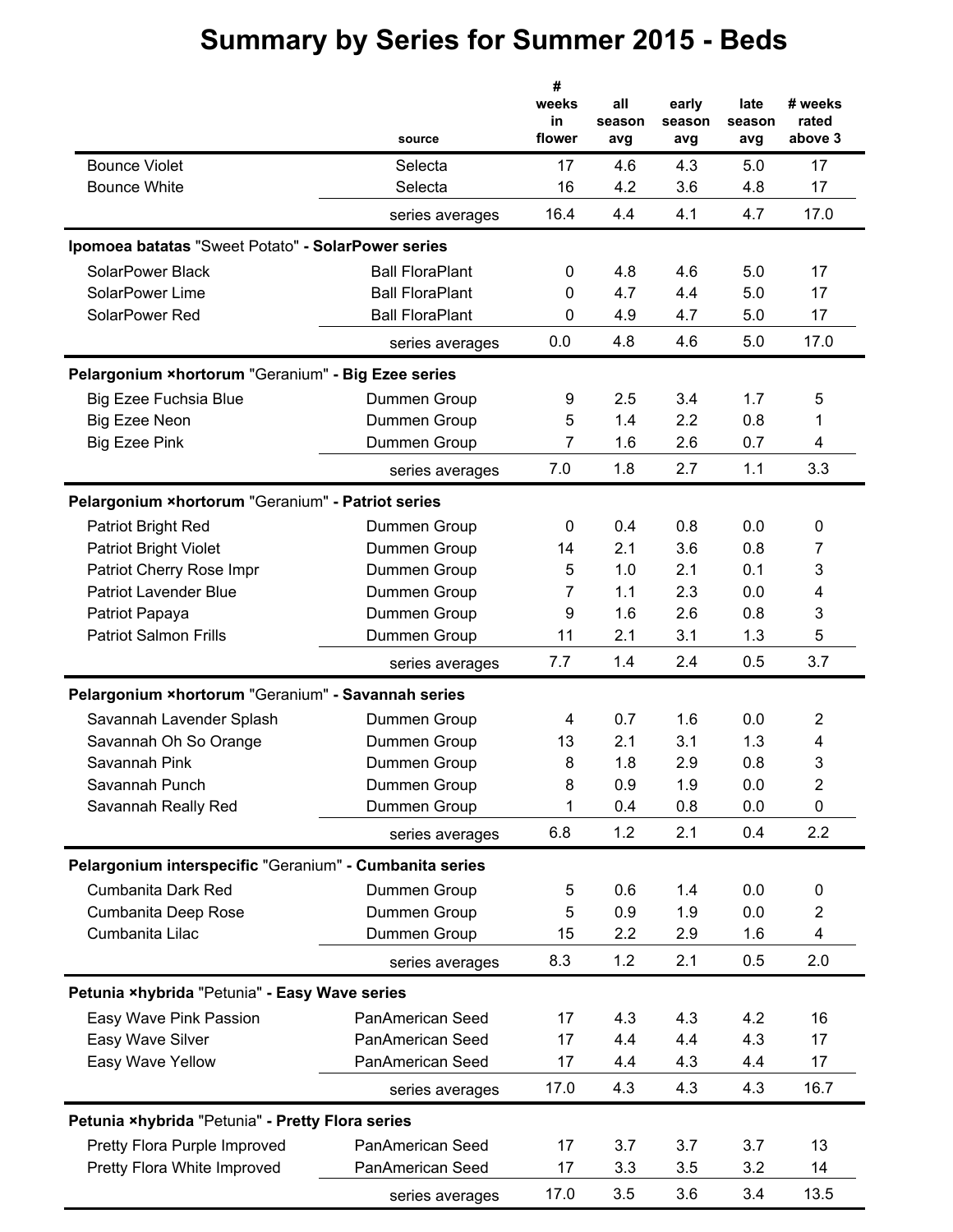|                                                           |                                   | #                     |                      |                        |                       |                             |
|-----------------------------------------------------------|-----------------------------------|-----------------------|----------------------|------------------------|-----------------------|-----------------------------|
|                                                           | source                            | weeks<br>in<br>flower | all<br>season<br>avg | early<br>season<br>avg | late<br>season<br>avg | # weeks<br>rated<br>above 3 |
| Petunia ×hybrida "Petunia" - SunSpun series               |                                   |                       |                      |                        |                       |                             |
| SunSpun Pink                                              | <b>Ball FloraPlant</b>            | 17                    | 4.0                  | 4.4                    | 3.6                   | 13                          |
| SunSpun Raspberry Star                                    | <b>Ball FloraPlant</b>            | 17                    | 3.7                  | 4.3                    | 3.2                   | 11                          |
| SunSpun Red Impr                                          | <b>Ball FloraPlant</b>            | 16                    | 1.8                  | 2.8                    | 0.9                   | 2                           |
| SunSpun Salmon                                            | <b>Ball FloraPlant</b>            | 17                    | 3.8                  | 4.3                    | 3.4                   | 13                          |
|                                                           | series averages                   | 16.8                  | 3.3                  | 3.9                    | 2.8                   | 9.8                         |
|                                                           |                                   |                       |                      |                        |                       |                             |
| Petunia ×hybrida "Petunia" - Tidal Wave series            |                                   |                       |                      |                        |                       |                             |
| <b>Tidal Wave Red Velour</b>                              | PanAmerican Seed<br>& All America | 17                    | 4.8                  | 4.6                    | 4.9                   | 17                          |
| <b>Tidal Wave Silver</b>                                  | PanAmerican Seed                  | 17                    | 4.5                  | 4.4                    | 4.6                   | 17                          |
|                                                           | series averages                   | 17.0                  | 4.6                  | 4.5                    | 4.7                   | 17.0                        |
| Petunia xhybrida "Petunia" - Supertunia series            |                                   |                       |                      |                        |                       |                             |
| Supertunia Honey                                          | <b>Proven Winners</b>             | 17                    | 4.6                  | 4.6                    | 4.6                   | 17                          |
| Supertunia Indigo Charm                                   | <b>Proven Winners</b>             | 17                    | 3.6                  | 4.3                    | 2.9                   | 12                          |
| Supertunia Latte                                          | <b>Proven Winners</b>             | 17                    | 3.1                  | 3.4                    | 2.8                   | 8                           |
| Supertunia Morning Glory<br>Charm                         | Proven Winners                    | 17                    | 4.6                  | 4.8                    | 4.3                   | 17                          |
| Supertunia Orchid Charm                                   | <b>Proven Winners</b>             | 17                    | 4.7                  | 4.8                    | 4.6                   | 17                          |
| Supertunia Picasso in Blue                                | <b>Proven Winners</b>             | 9                     | 1.8                  | 3.1                    | 0.6                   | $\overline{2}$              |
| Supertunia Picasso in<br><b>Burgundy</b>                  | <b>Proven Winners</b>             | 17                    | 4.5                  | 4.3                    | 4.6                   | 17                          |
| Supertunia Pink Star Charm                                | <b>Proven Winners</b>             | 17                    | 4.0                  | 3.9                    | 4.2                   | 16                          |
| Supertunia Rose Blast Charm                               | <b>Proven Winners</b>             | 17                    | 3.5                  | 4.7                    | 2.4                   | 10                          |
| Supertunia Sangria Charm                                  | <b>Proven Winners</b>             | 17                    | 4.6                  | 4.4                    | 4.8                   | 17                          |
| Supertunia Vista Bubblegum                                | <b>Proven Winners</b>             | 17                    | 4.9                  | 4.8                    | 4.9                   | 17                          |
| Supertunia Vista Fuchsia                                  | <b>Proven Winners</b>             | 17                    | 4.8                  | 4.6                    | 4.9                   | 17                          |
| Supertunia Vista Silverberry                              | <b>Proven Winners</b>             | 17                    | 4.7                  | 4.8                    | 4.6                   | 17                          |
| Supertunia Watermelon Charm                               | Proven Winners                    | 17                    | 3.5                  | 3.8                    | 3.3                   | 13                          |
|                                                           | series averages                   | 16.4                  | 4.1                  | 4.3                    | 3.8                   | 14.1                        |
| Portulaca grandiflora "Portulaca" - Mojave series         |                                   |                       |                      |                        |                       |                             |
| Mojave Tangerine                                          | <b>Proven Winners</b>             | 15                    | 4.7                  | 4.4                    | 5.0                   | 17                          |
| Mojave Yellow                                             | <b>Proven Winners</b>             | 15                    | 4.6                  | 4.3                    | 4.9                   | 17                          |
|                                                           | series averages                   | 15.0                  | 4.6                  | 4.3                    | 4.9                   | 17.0                        |
| Portulaca hybrid "Portulaca" - Cupcakes series            |                                   |                       |                      |                        |                       |                             |
| <b>Cupcakes Carrot</b>                                    | Dummen Group                      | 15                    | 3.9                  | 3.9                    | 3.9                   | 15                          |
| <b>Cupcakes Cherry Baby</b>                               | Dummen Group                      | 15                    | 4.4                  | 4.3                    | 4.4                   | 17                          |
| <b>Cupcakes Grape Jelly</b>                               | Dummen Group                      | 15                    | 3.8                  | 3.6                    | 3.9                   | 15                          |
| <b>Cupcakes Yellow Chrome</b>                             | Dummen Group                      | 15                    | 4.4                  | 4.1                    | 4.7                   | 17                          |
|                                                           |                                   | 15.0                  | 4.1                  | 4.0                    | 4.2                   | 16.0                        |
|                                                           | series averages                   |                       |                      |                        |                       |                             |
| Solenostemon scutellarioides "Coleus" - ColorBlaze series |                                   |                       |                      |                        |                       |                             |
| ColorBlaze Apple Brandy                                   | <b>Proven Winners</b>             | $\pmb{0}$             | 4.7                  | 4.8                    | 4.7                   | 17                          |
| ColorBlaze Velveteen                                      | Proven Winners                    | 0                     | 3.9                  | 4.3                    | 3.4                   | 15                          |
|                                                           | series averages                   | 0.0                   | 4.3                  | 4.5                    | 4.1                   | 16.0                        |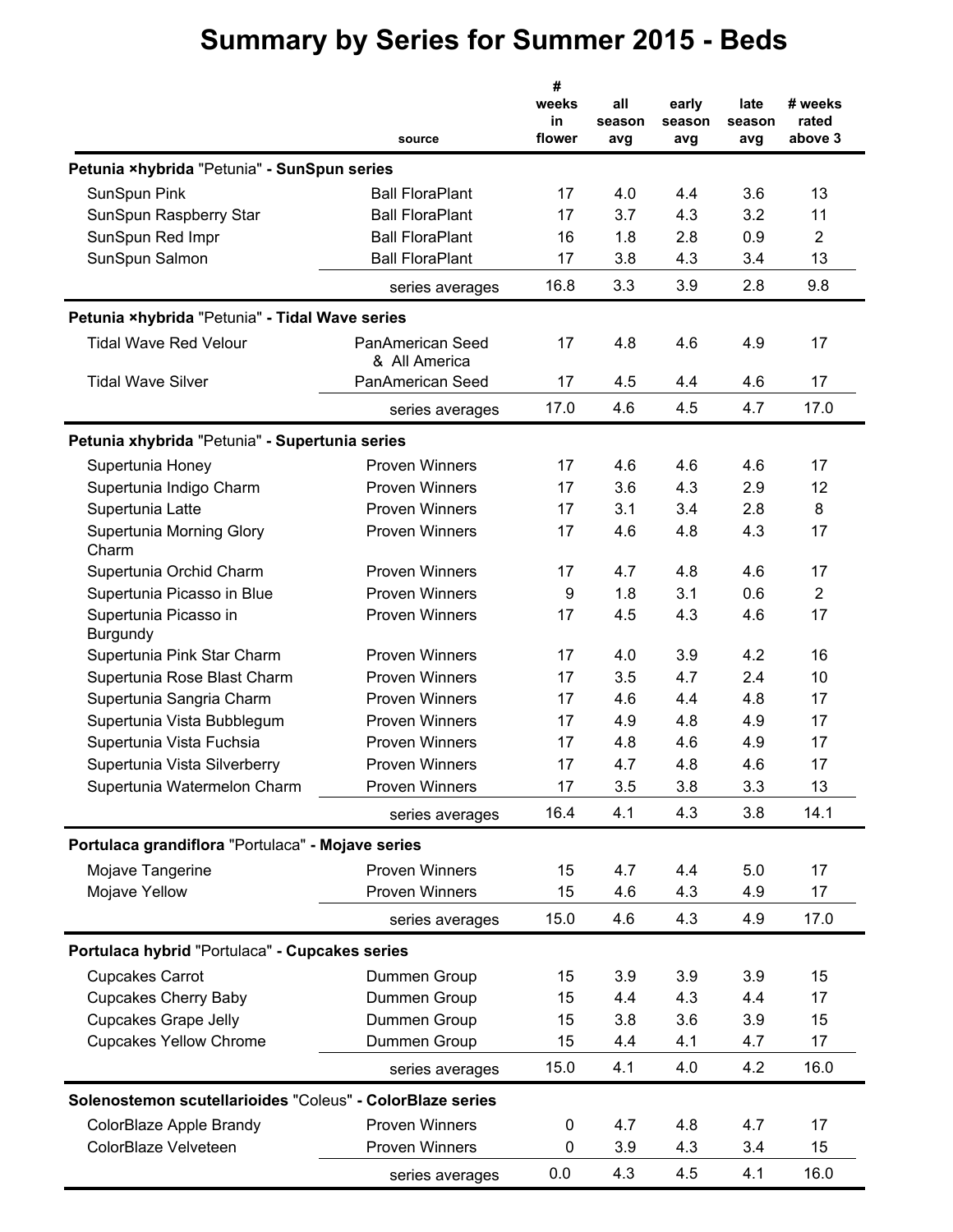|                                                                   |                         | #                     |                      |                        |                       |                             |
|-------------------------------------------------------------------|-------------------------|-----------------------|----------------------|------------------------|-----------------------|-----------------------------|
|                                                                   | source                  | weeks<br>in<br>flower | all<br>season<br>avg | early<br>season<br>avg | late<br>season<br>avg | # weeks<br>rated<br>above 3 |
| Solenostemon scutellarioides "Coleus" - Flame Thrower series      |                         |                       |                      |                        |                       |                             |
| Flame Thrower Chili Pepper                                        | <b>Ball FloraPlant</b>  | 4                     | 4.6                  | 4.8                    | 4.4                   | 16                          |
| Flame Thrower Chipotle                                            | <b>Ball FloraPlant</b>  | 7                     | 4.1                  | 4.8                    | 3.5                   | 13                          |
| Flame Thrower Spiced Curry                                        | <b>Ball FloraPlant</b>  | 5                     | 4.4                  | 4.4                    | 4.3                   | 17                          |
|                                                                   | series averages         | 5.3                   | 4.3                  | 4.6                    | 4.1                   | 15.3                        |
| Solenostemon scutellarioides "Coleus" - Mainstreet series         |                         |                       |                      |                        |                       |                             |
| <b>Mainstreet Fifth Avenue</b>                                    | Dummen Group            | $\overline{c}$        | 4.3                  | 3.8                    | 4.7                   | 17                          |
| <b>Mainstreet River Walk</b>                                      | Dummen Group            | 0                     | 4.3                  | 4.1                    | 4.6                   | 16                          |
| <b>Mainstreet Rodeo Drive</b>                                     | Dummen Group            | 9                     | 3.9                  | 3.6                    | 4.1                   | 17                          |
| <b>Mainstreet Wall Street</b>                                     | Dummen Group            | 0                     | 4.0                  | 3.8                    | 4.3                   | 15                          |
|                                                                   | series averages         | 2.8                   | 4.1                  | 3.8                    | 4.4                   | 16.3                        |
| Solenostemon scutellarioides "Coleus" - Stained Glassworks series |                         |                       |                      |                        |                       |                             |
| <b>Stained Glassworks Burgundy</b><br><b>Wedding Train</b>        | Dummen Group            | 0                     | 4.1                  | 3.6                    | 4.5                   | 16                          |
| <b>Stained Glassworks Eruption</b>                                | Dummen Group            | 4                     | 3.1                  | 3.8                    | 2.6                   | 10                          |
| <b>Stained Glassworks Luminesce</b>                               | Dummen Group            | 5                     | 3.1                  | 3.3                    | 3.0                   | 7                           |
| <b>Stained Glassworks Molten</b>                                  | Dummen Group            | 7                     | 4.1                  | 4.3                    | 3.9                   | 16                          |
|                                                                   | series averages         | 4.0                   | 3.6                  | 3.7                    | 3.5                   | 12.3                        |
| Tagetes patula "Marigold" - Hot Pak series                        |                         |                       |                      |                        |                       |                             |
| <b>Hot Pak Fire</b>                                               | PanAmerican Seed        | 17                    | 3.8                  | 3.8                    | 3.8                   | 14                          |
| Hot Pak Flame                                                     | <b>PanAmerican Seed</b> | 17                    | 3.9                  | 3.6                    | 4.1                   | 15                          |
| <b>Hot Pak Gold</b>                                               | PanAmerican Seed        | 17                    | 4.1                  | 4.0                    | 4.3                   | 16                          |
| Hot Pak Harmony                                                   | PanAmerican Seed        | 17                    | 3.8                  | 3.6                    | 3.9                   | 15                          |
| Hot Pak Orange                                                    | PanAmerican Seed        | 17                    | 3.9                  | 3.8                    | 4.1                   | 14                          |
| Hot Pak Spry                                                      | <b>PanAmerican Seed</b> | 17                    | 4.0                  | 3.9                    | 4.1                   | 15                          |
| <b>Hot Pak Yellow</b>                                             | <b>PanAmerican Seed</b> | 17                    | 3.4                  | 3.6                    | 3.3                   | 14                          |
|                                                                   | series averages         | 17.0                  | 3.8                  | 3.8                    | 3.9                   | 14.7                        |
| Verbena ×hybrida "Verbena" - Aztec series                         |                         |                       |                      |                        |                       |                             |
| Aztec Magenta Magic                                               | <b>Ball FloraPlant</b>  | 17                    | 3.7                  | 3.9                    | 3.6                   | 17                          |
| <b>Aztec Orchid Magic</b>                                         | <b>Ball FloraPlant</b>  | 17                    | 3.6                  | 4.1                    | 3.1                   | 13                          |
| Aztec Purple Magic Impr                                           | <b>Ball FloraPlant</b>  | 13                    | 2.2                  | 2.9                    | 1.6                   | $\overline{2}$              |
|                                                                   | series averages         | 15.7                  | 3.2                  | 3.6                    | 2.7                   | 10.7                        |
| Verbena ×hybrida "Verbena" - Superbena series                     |                         |                       |                      |                        |                       |                             |
| Superbena Sparkling Amethyst                                      | <b>Proven Winners</b>   | 11                    | 1.8                  | 2.9                    | 0.7                   | 4                           |
| Superbena Sparkling Ruby                                          | Proven Winners          | 16                    | 3.1                  | 3.5                    | 2.8                   | 8                           |
|                                                                   | series averages         | 13.5                  | 2.4                  | 3.2                    | 1.8                   | 6.0                         |
|                                                                   |                         |                       |                      |                        |                       |                             |
| Zinnia marylandica "Zinnia" - Double Zahara series                |                         |                       |                      |                        |                       |                             |
| Double Zahara Cherry<br>Improved                                  | PanAmerican Seed        | 17                    | 3.6                  | 3.6                    | 3.6                   | 15                          |
| Double Zahara Fire                                                | PanAmerican Seed        | 17                    | 3.5                  | 3.8                    | 3.3                   | 11                          |
| Double Zahara Red                                                 | PanAmerican Seed        | 17                    | 4.0                  | 3.8                    | 4.3                   | 15                          |
| Double Zahara Salmon Rose                                         | PanAmerican Seed        | 17                    | 3.8                  | 3.8                    | 3.8                   | 14                          |
| Double Zahara Yellow                                              | PanAmerican Seed        | 17                    | 4.1                  | 4.0                    | 4.2                   | 15                          |